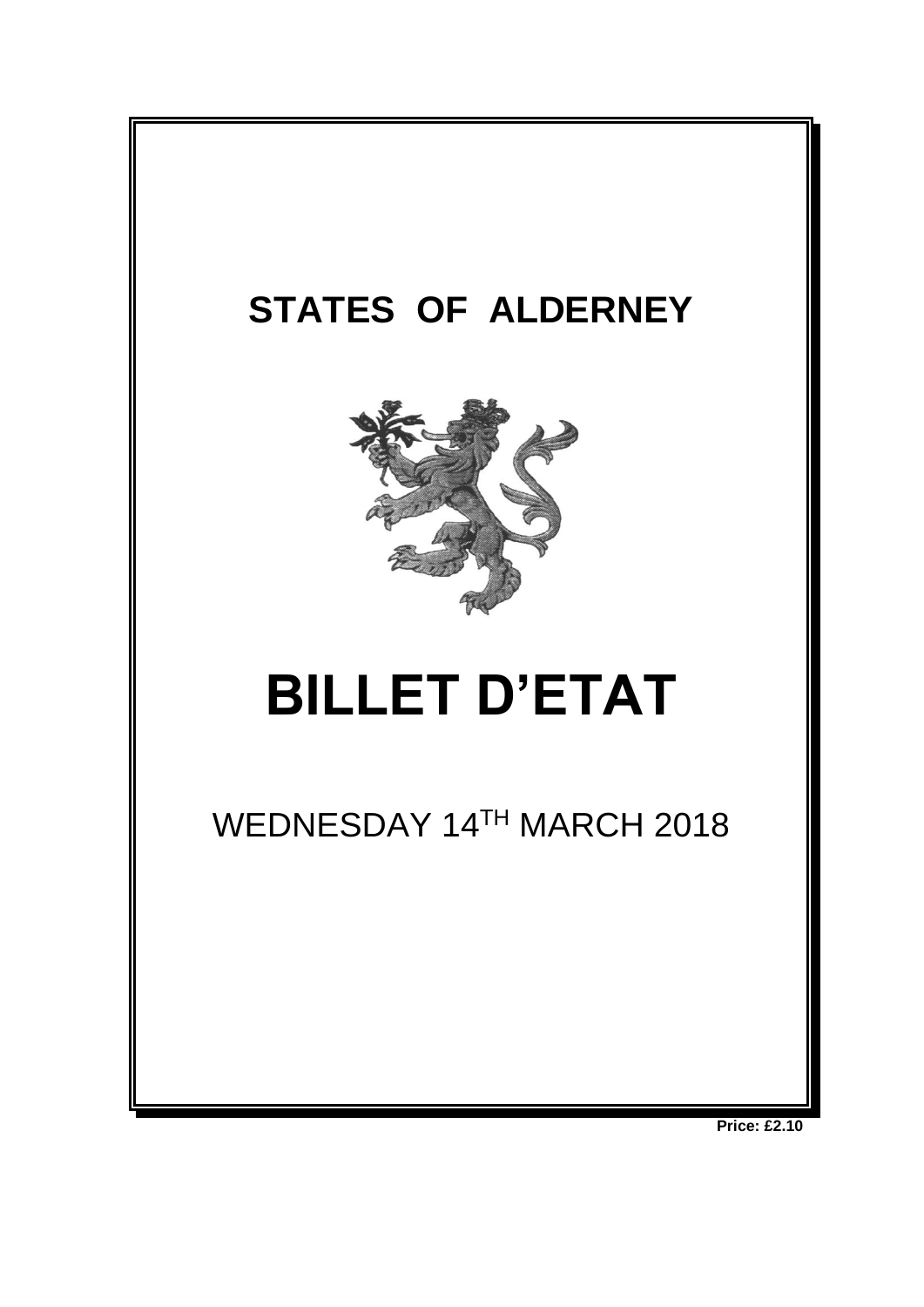# **STATES OF ALDERNEY**

# **BILLET D'ETAT**

# **FOR WEDNESDAY 14 TH MARCH 2018**

Members of the States:

I have the honour to inform you that the Meeting of the States will be held at 5:30 pm on Wednesday 14 th March 2018. This will be preceded by the People's Meeting, which will be held on Wednesday 7 th March 2018 at 7:00 pm in the Island Hall.

> W Stuart Trought President

## **Item l Chief Pleas**

**Persons whose names are included on the Register of Voters and who have given due notice will address the States on matters of public interest.**

## **Item Il The Speed Trials (Alderney) Ordinance, 2018**

**The following letter was received from Mrs Paris, Chairman of the General Services Committee:-**

*"I am pleased to be able to report that the Guernsey Kart and Motor Club applied to the General Services Committee for permission to organise a three-day Sprint and Hill Climb event from the 13th to the 15th September this year. The Committee, having delegated permission to the Chief Executive's office, has noted the times and dates of the event and raised no objection. The necessary Ordinance has been prepared.*

*The Ordinance will allow competing vehicles to exceed the speed limit etc., and to permit the closure along the course (a) on the road extending from Whitegates (Hammond Memorial) to Route des Mielles (Corbletts Bay car park), (b) the road extending from Le Grand Val (Judges Pond) to Tourgis Hill and (c) Tourgis Hill along the extent of the Hill Climb course, from the road junction of the Petit Val with Route de Picaterre to the junction of Tourgis Hill Road with Le Grand Val.*

*As in past years, the Guernsey Kart and Motor Club have undertaken to put in place all necessary safety precautions and to liaise with the Police, Ambulance and Fire Service for these events.*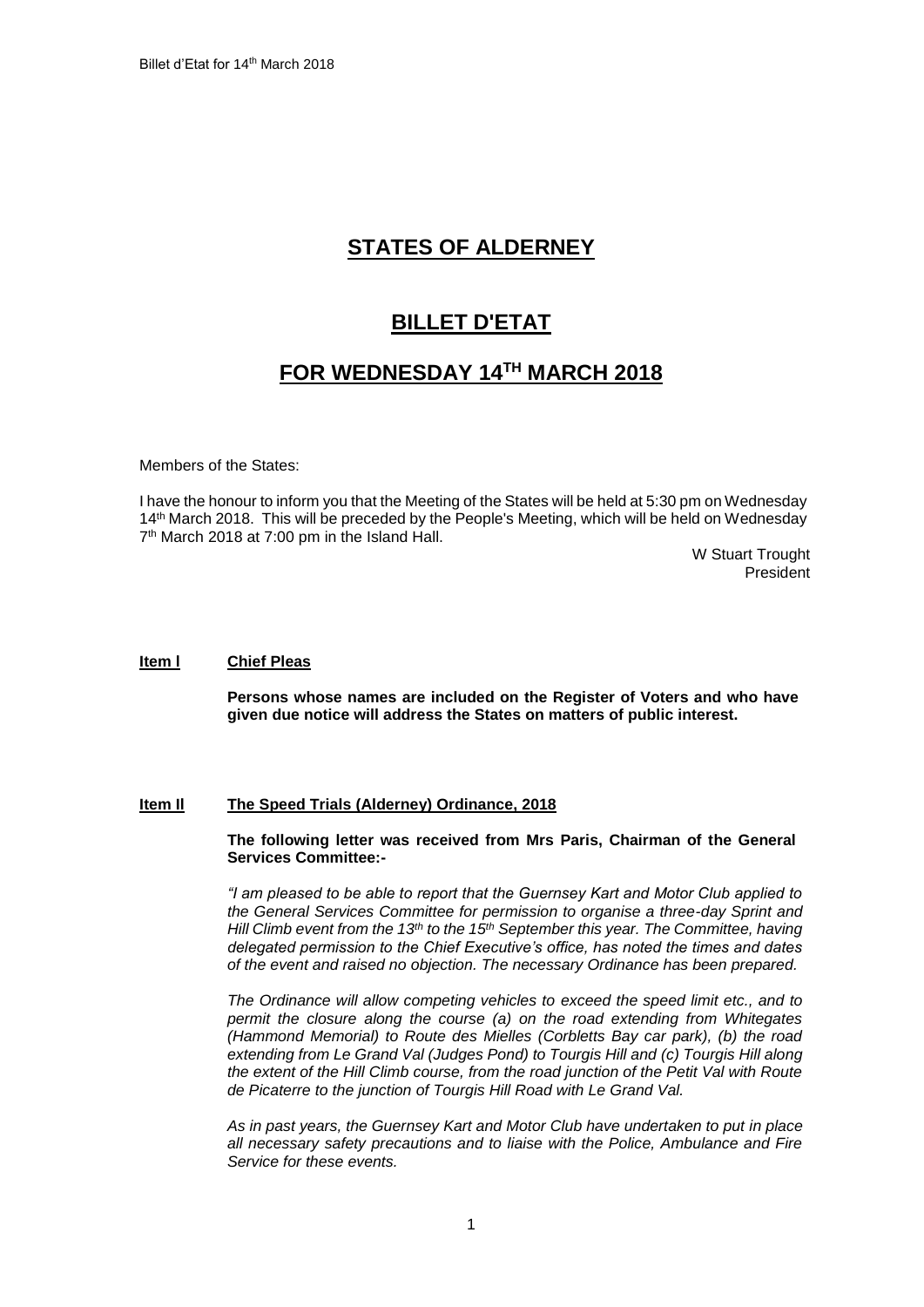*I would be grateful if 'The Speed Trials (Alderney) Ordinance, 2018' could be placed before the States of Alderney at its next meeting together with an appropriate proposition.*

*Norma Paris, Chairman"*

**The States of Alderney is asked to approve "The Speed Trials (Alderney) Ordinance, 2018"**

## **Item III The Alderney eGambling (Amendment) Regulations, 2018**

**The following letter was received from Mr Dent, Chairman of the Policy & Finance Committee:-**

*"The States of Alderney at its January meeting approved "The Alderney eGambling (Amendment) Ordinance, 2017", which introduced a fourth category of licence to allow for business outside of the Bailiwick to obtain an associates licence and able to deal directly with gambling customers (B2C Associate).*

*The Alderney eGambling (Amendment) Regulations, 2018 amend the 'Alderney eGambling Regulations, 2009' primarily to provide for the introduction of the Category 1 associate certificates and were made by the Commission on 11th January 2018 (when they came into force).*

*I* would be grateful if you would place the Alderney eGambling (Amendment) *Regulations, 2018 before the next meeting of the States of Alderney pursuant to Section 27(1)(c) of the Alderney eGambling Ordinance, 2009 with an appropriate proposition.*

*James Dent, Chairman"*

**The States of Alderney is asked to resolve that 'The Alderney eGambling (Amendment) Regulations, 2018' not be annulled.**

## **Item IV Land Use Plan Review 2017 – Approval in Principle**

**The following letter was received from Mr Birmingham, Chairman of the Building & Development Control Committee:-**

*"Under Section 25 of the Building and Development Control (Alderney) Law, 2002 (The Law) the Building and Development Control Committee (The Committee) is required to review the Land Use Plan (The LUP) every five years.* 

*The States approved the current LUP on 20 July 2016 after completion of the first phase of the Committee's 2016-17 review. The new Land Use Plan which is now presented to the States for approval will replace entirely the LUP which was approved by the States on 20 July 2016.* 

*The Committee first published the revised draft Plan for public consultation on 12 June 2017 as part of the second and final phase of its review. The revised, final draft LUP 2017 consolidates the work which was completed in Phase 1 of its review in 2016 i.e. confirms the vision for the Island, guiding principles for development, the Plan outputs and housing policies. It also proposes new policies which have been*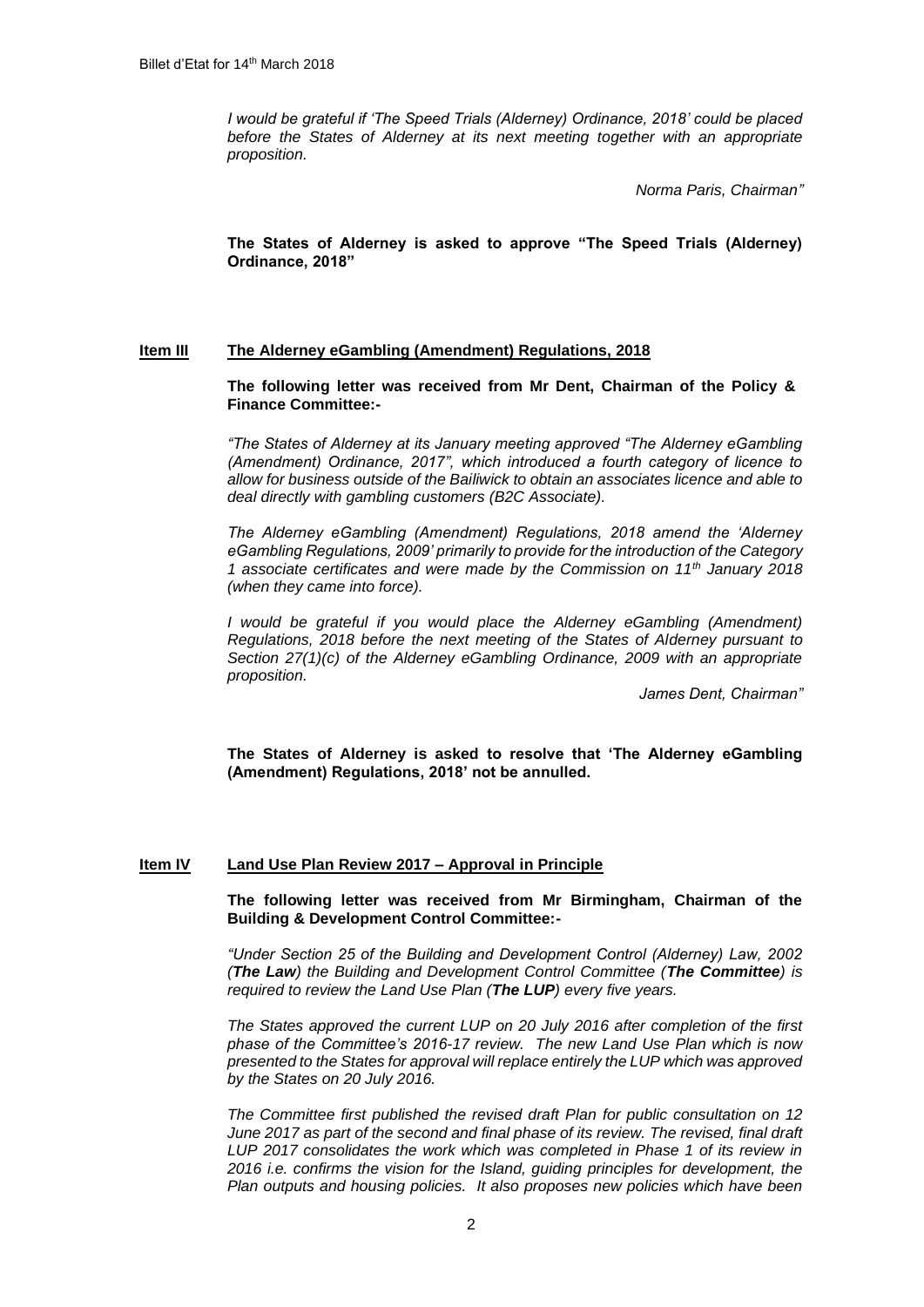*derived during Phase 2 of the review from the economic, environmental, heritage strategies (published in draft in June 2017 and revised in November 2017 after the Planning Inquiry) and developed from the evidence gained and stakeholder input throughout the nearly three years of review.* 

*The requirements of Section 23 and 25 – 28 of the Law have been complied with. In particular, an independent Inspector Mr Michael Hurley was appointed to conduct a Planning Inquiry into the Land Use Plan and the Committee's proposals. The Inquiry took place from 4-15 September 2017. The Inspector's report was received and published on 4 October 2017.* 

*Having since carefully considered the Inspector's report with its advisers ARUP, the Committee has revised the consultation draft LUP. Most of the Inspector's principal recommendations have been adopted and many important revisions of wording in the Plan have also been made in accordance with the Inspector's recommendations.* 

*For ease of reference, the Committee has published a schedule which summarises each of the Inspector's forty-nine recommendations, the Committees responses and the changes made to the draft Plan. For each of the recommendations, it provides the references to the page numbers and paragraphs in the Inspector's report and the LUP page, policy and paragraph references. The Inspector's report is also published on the Billet as the Law requires.* 

#### *Conclusions*

*The new Plan is the outcome from nearly three years work from all those involved who are acknowledged in the Plan, and has benefited enormously from the active participation of the public and stakeholders throughout its preparation. The Committee wish to place on record its thanks for their contribution which has ensured the Plan is of such high quality.*

*The Committee is convinced the new Plan will provide a robust and appropriate framework for all future planning decisions and will prove to be of huge benefit to the people of Alderney for many years to come.*

*The Plan provides for the right balance between the preservation of the Island's unique heritage and environment and meeting the Island's future economic and community needs. It fulfils most of the objectives of the 2014 Planning Review. The policies now proposed have been closely scrutinised at two Planning Inquiries and have been subject to extensive public consultation.* 

*The Committee strongly believe it is in the overwhelming public interest that the planning system has in place a secure and robust framework of policy and law which is fit for purpose and able to cope with the challenges for future years One which provides the tools for our decision makers to make decisions which can guide future development towards that which our island community needs and can gain real benefit from while at the same time discouraging development which is not in the public interest.* 

## *Effect of proposed Law changes*

*The Land Use Plan includes new policies which will be dependent for implementation on changes to the Building and Development Control (Alderney) Law, 2002, which are proposed to be made by the Ordinances presented by the Committee for adoption to the current States meeting.*

*These Law changes have also been subject to an extensive and comprehensive public consultation since June 2017 separate and additional to the Planning Inquiry which is explained in later on in the Billet. The Committee has been advised that the States should first debate and approve the proposed Law changes before formally*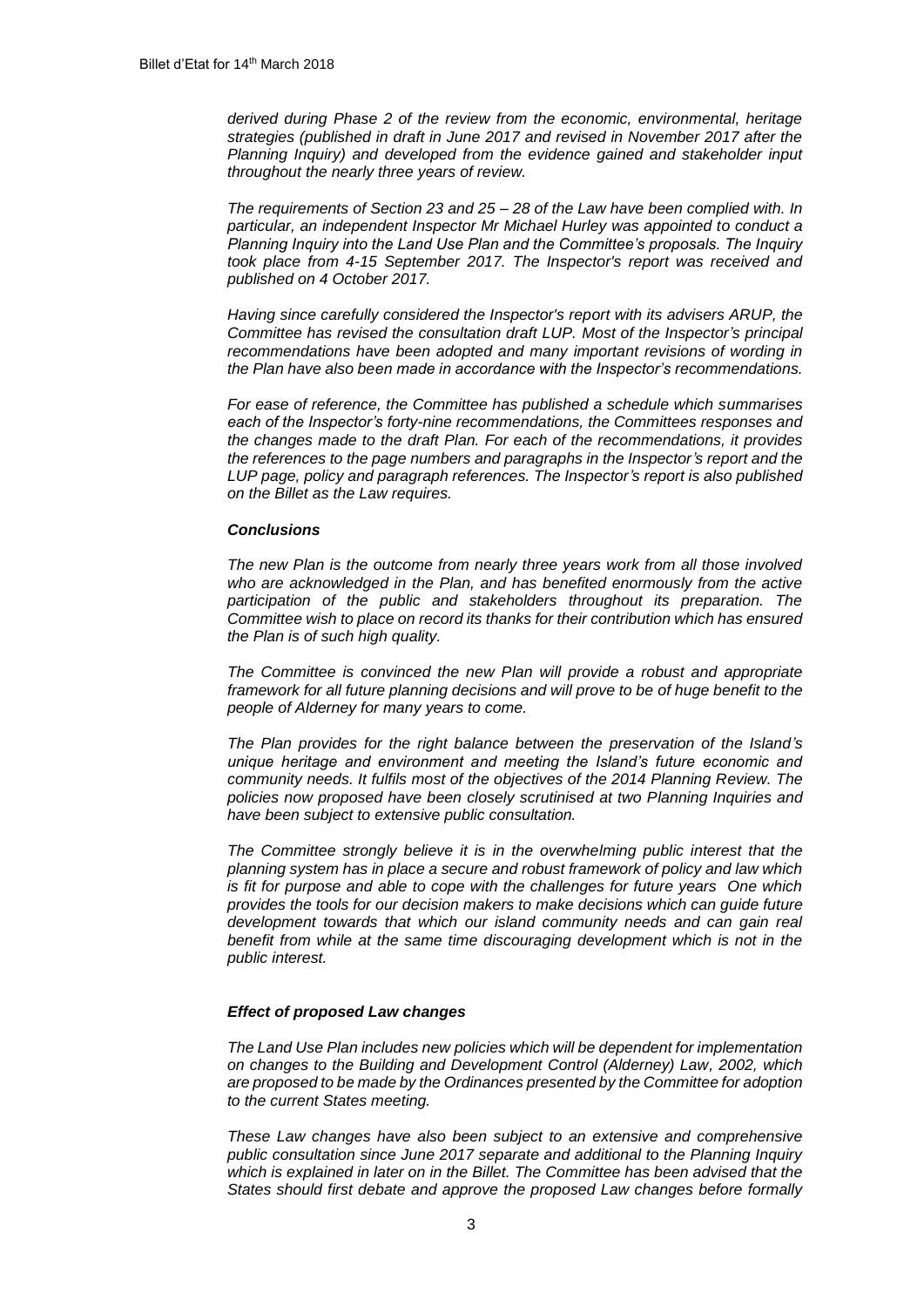*approving the Land Use Plan 2017 in pursuance of Section 29 of the Building and Development Control (Alderney) Law, 2002 .*

*Therefore the Committee first seek an "in –principle" approval of the Land Use Plan via a resolution to the States which will enable the States to debate and decide on the Land Use Plan before the debate on the Law Change. Then the Committee will seek States approval to a resolution to formally approve the Land Use Plan.* 

*I* would be grateful if you would place this matter before the March meeting of the *States of Alderney with an appropriate proposition*

*Matt Birmingham, Chairman"*

*NB The Summary of the Inspector's recommendations is attached to this Billet. The 2017 Land Use Plan Document and the Inspector's Report are both available for viewing at the States Offices and in the Library, and are available online at [www.alderney.gov.gg.](http://www.alderney.gov.gg/)*

*The Committee has also published an updated video. The LUP team explain the background, purpose and changes to the Plan since the LUP video was published in July 2017. The new video runs for 20 minutes and can be viewed online at [www.alderney.gov.gg/PlanningandBuilding.](http://www.alderney.gov.gg/PlanningandBuilding) Alternatively, if viewing online use this electronic link: <https://www.youtube.com/watch?v=QqQOhB1nrQ8>*

**The States of Alderney is asked :-**

- **1. To agree in principle to the approval of the Land Use Plan 2017 subject to prior approval of:**
	- **i. The Building and Development Control (Alderney) (Amendment) Ordinance, 2018**
	- **ii. The Building and Development Control (Designated Area) (Alderney) Ordinance, 2018**
	- **iii. The Building and Development Control (Exemptions) (Alderney) (Amendment) Ordinance, 2018, and**
	- **iv. The related amendments to the States of Alderney Rules of Procedure**
- **2. Only if proposition 1 on this item is defeated, to direct the Building and Development Control Committee to return to the States of Alderney as soon as possible with advice on the implications of that decision of the States of Alderney for the review of the Land Use Plan, and the proposed amendments to the legislation referred to in proposition 1, taking into account any relevant requirements under the Building and Development Control (Alderney) Law, 2002.**

#### **Item V Building and Development Control Legislative Changes**

**The following letter was received from Mr Birmingham, Chairman of the Building & Development Control Committee:-**

#### *"Building and Development Control Legislative Changes:-*

- *1. Building and Development Control (Alderney) (Amendment) Ordinance, 2018*
- *2. Building and Development Control (Designated Area) (Alderney) Ordinance, 2018*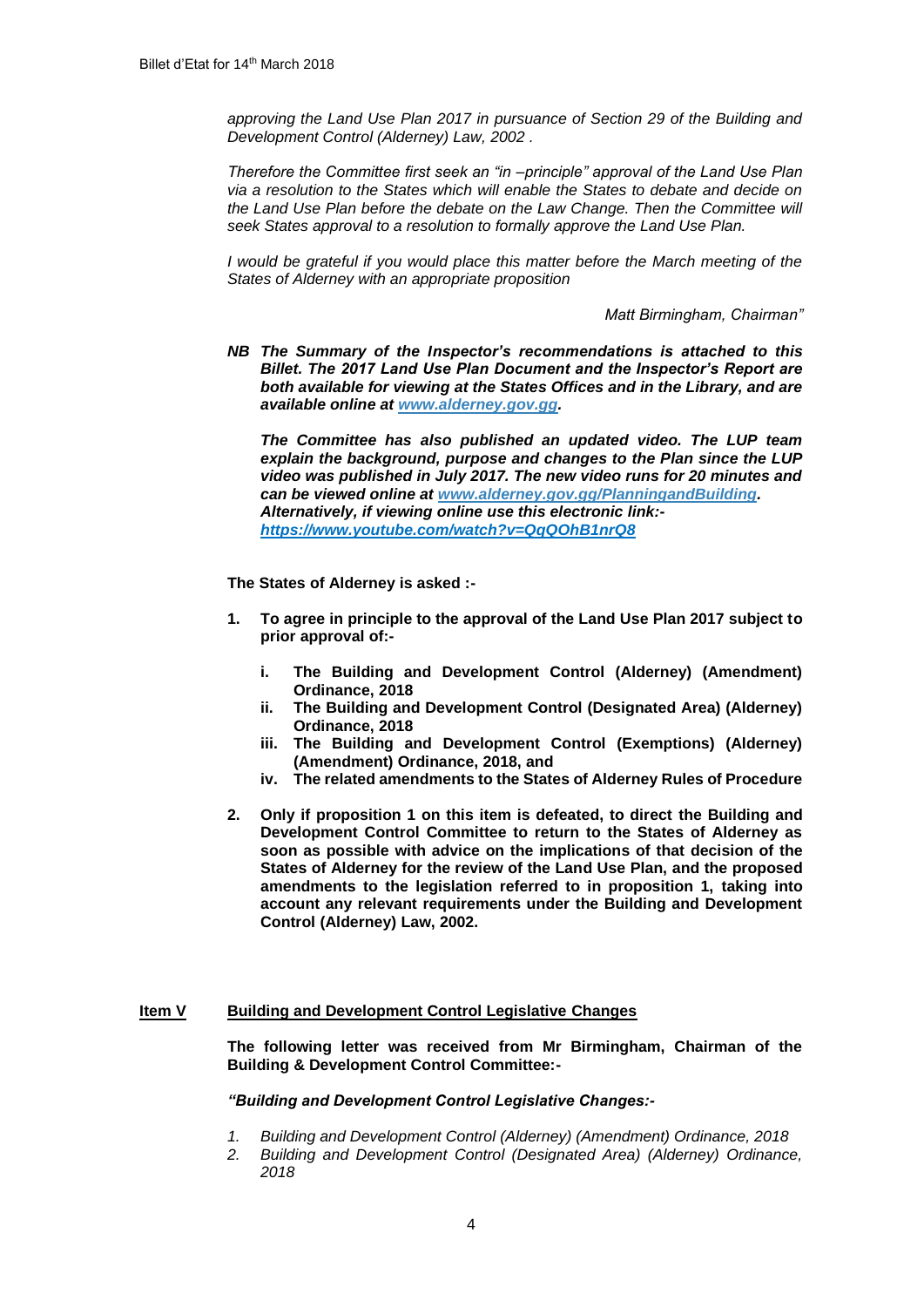*3. Building and Development Control (Exemptions) (Alderney) (Amendment) Ordinance, 2018*

## *1. Building and Development Control ((Alderney) (Amendment) Ordinance, 2018*

### *Background to Law changes with the LUP process*

*In September 2015, the Building and Development Control Committee (The Committee) were advised that some of the planning policies in the 2011 Land Use Plan and historic planning decisions were inconsistent with the Building and Development Control (Alderney), 2002 (The Law) which was out of date and needed urgent revision. For example there had been no Designated Area Ordinance approved by the States for many years, a matter which the Committee rectified on 20 April 2016 before the 2016 LUP was submitted to the States for approval.* 

*The Land Use Plan Review commenced in October 2015. It was realised some of the new LUP policies would require changes to the law confirming ARUP's recommendations in their 2014 Planning Review. A complete review of the Law required a Project de Loi but this could not be progressed on the same timetable as the Land Use Plan. The Committee decided with the Law Officers' agreement to progress those law changes which could be made by subordinate legislation through the States and to do so in parallel with the Land Use Plan Review.*

#### *Law changes progressed to date in connection with the LUP*

*The Committee have progressed changes in parallel with the Land Use Plan. So far four amending Ordinances have been approved. The Building and Development Control (Alderney) (Amendment) Ordinance, 2016 was approved by the States with Phase 1 of the Land Use Plan on 20 July 2016. This made procedural improvements, provided for planning consents to run with land, repealed the C Permit rules from 1 January 2017, provided greater flexibility for changes to existing dwellings in the designated area; it also added new material considerations for planning applications relating to biological diversity and sustainable development and provided for supplementary planning guidance in relation to LUP policies. The Building and Development Control (Alderney) (Amendment No. 2 and Fees) Ordinance, 2016 was approved in December, 2016 which made further amendments relating to the obtaining by the Committee of environmental impact assessments and other expert reports at the planning application stage. Subsequently the Building and Development Control (Alderney) (Amendment) Ordinance, 2017 was approved by the States on 14 June 2017 which provided an express power for environmental and heritage policies to be included in the LUP, enabled technical changes to the format and presentation of the LUP and enabled the Committee to issue procedural guidance on provisions of the Law.*

#### *Consultation Process on the Draft Ordinance*

*The Committee have ensured the substantive (policy) law changes which are required by new LUP policies have been subject to extensive public consultation at the same time as the LUP.* 

*After the consultation draft LUP was published on 12 June 2017, a draft Building and Development Control (Alderney) (Amendment No 2) Ordinance, 2017 was published with a green paper on 31 July 2017 which introduced changes effecting the designated area. It was open to public representations until 4 September 2017. A large number of the written representations to the Planning Inquiry included comments about these proposed law changes. The Committee*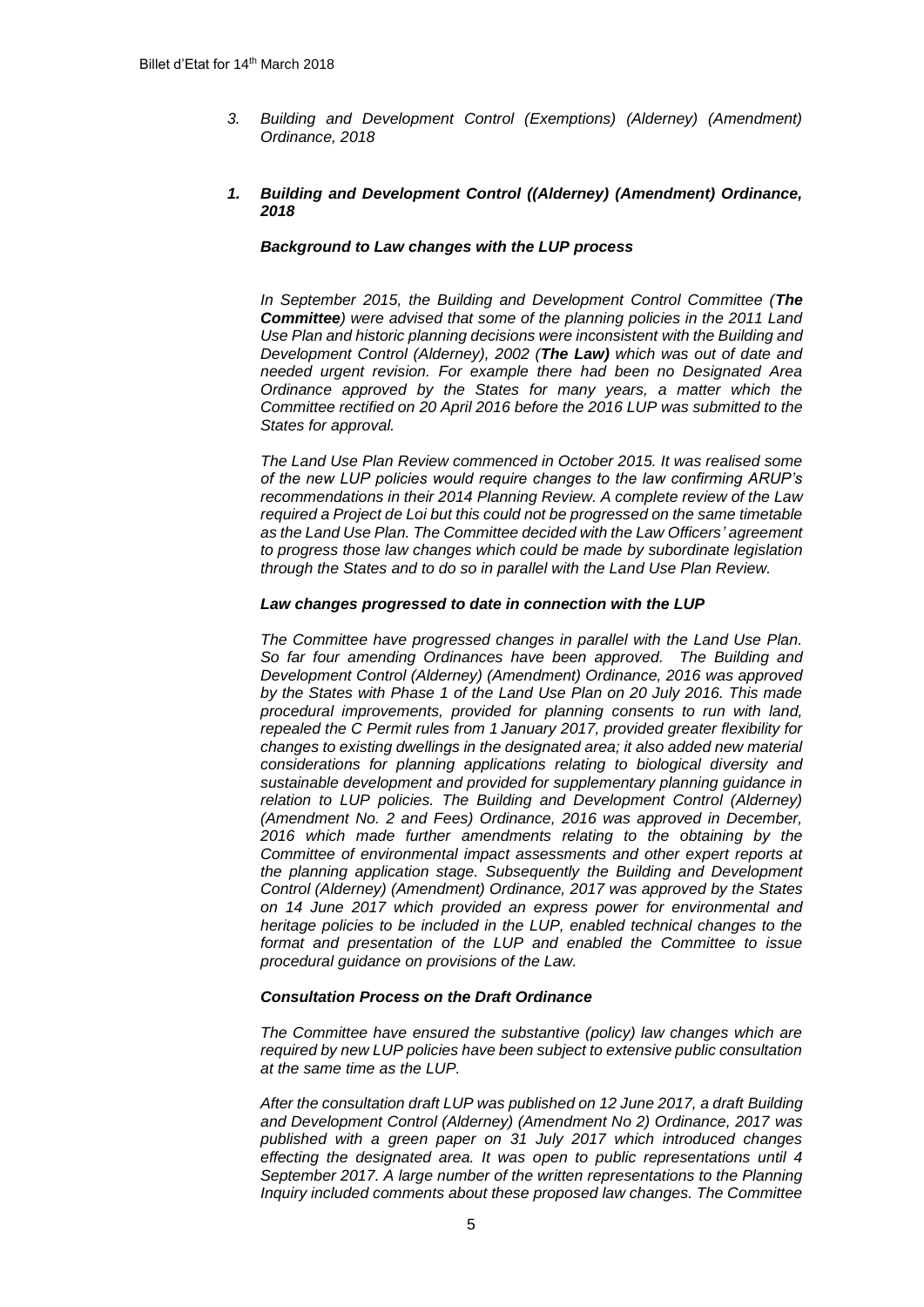*extended the public consultation to 1 December 2017 and received over 320 representations. On 8 December 2017 the Committee instructed that changes be made to the draft legislation in response to the public comments. With the States not electing the new Committee until 10 January it was not until 17 January 2018 that these representations were published, redacted of personal information, via the States of Alderney website together with a new policy paper which set out in details the result of the consultations and the Committee's intentions to make changes.*

*The Committee sent this policy paper to every person who had made representations with an invitation to attend a personal surgery meeting with the Committee. A total of 26 meetings took place between 29 January and 8 February 2018 when the amended draft Ordinance was discussed. This required over 40 hours of individual discussion with approximately 35 people who had made representations. One meeting was held with representatives of the Alderney Wildlife Trust and Alderney Society.* 

*Two follow up meetings were held, the Chairman leading every surgery meeting. On 2 February 2018 the revised draft Ordinance was published subject to final consultation. This resulted in further comments being received. On 16 February 2018 a third and final draft Ordinance was published in advance of the March Billet.* 

#### *Summary of proposed changes in this Ordinance.*

*The draft legislation revises Section 12 of the existing Law which prohibits the Committee from granting a planning application for development of other work in the designated area to which section 12(1) applies unless it falls within the exceptions listed in a new Schedule 1. This list includes pre–existing exceptions, together with the addition of minor developments which have previously been allowed not-withstanding their absence from the Law, the addition of States and Utilities infrastructure developments consequent on the removal of the disapplication for such developments from the need to make planning applications (amendment of Section 67 and other changes), and a new provision to allow the States by resolution to make an exemption for other developments which are judged by States resolution to be of strategic importance to the Island. It is this new provision which has attracted comment.*

*The Committee have added very significant procedural safeguards to the draft which will apply to the use of this power - see new S12A. The draft law sets out extensive requirements which the Policy and Finance Committee will have to comply with to obtain a States resolution which enables such an application to be considered by the planning system. This includes a requirement that an independent assessment that the evidence is objective, credible and robust is undertaken and a related amendment to the States rules of procedure. The provisions are set out in new Section 12A(2) to (5). The criteria for such a resolution (new Schedule 1, para 13) have also been revised and will work in close harmony with revised LUP policy S7B following the Inspector's report, to set more exacting criteria for such developments.* 

*The most significant change to the Ordinance is the inclusion of provisions providing for a Planning Inquiry into an application. This provision is similar to provisions in Jersey, the UK and elsewhere but Guernsey currently has no such provision. The Committee may request the President to appoint an Inspector to hold an Inquiry into any application which it considers to be very significant for the Island and which has been subject to objections. If such application is in the designated area and the Committee could only permit it because the States have resolved the development is of strategic importance then the Committee must request the President to appoint an Inspector to hold an inquiry and this applies whether or not any objections have been received.*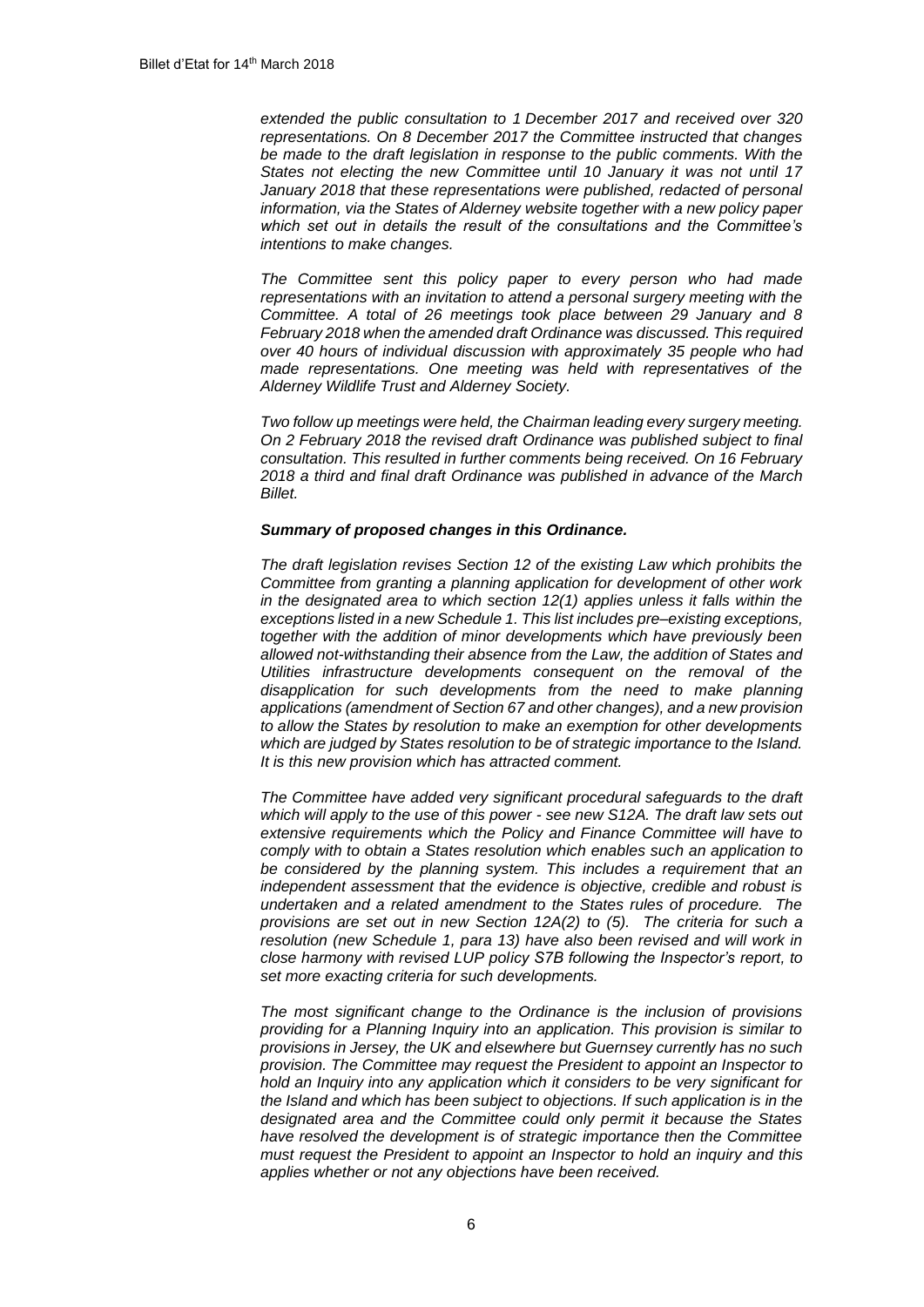*The rules for the conduct of the Planning Inquiry are set in new section 15A and Schedule 3. The Committee will set the Inquiry terms of reference which must include the mandatory requirements set out in paragraph 2 of Schedule 3. Essential to the application inquiry will be the Inspector's opinion whether the application complies with LUP policies (Including S7B). If not the Inspector has to make recommendations in relation to whether the departure is a minor departure from a LUP policy. If it is not a minor departure from the LUP a second Planning Inquiry would have to be held, if the Committee wanted to grant permission, into a change of the Land Use Plan. These new safeguards are considered to be extremely robust.* 

*The draft also provides a power for the Committee to consult persons or bodies having special knowledge in relation to a planning application.* 

*Having completed extraordinary consultation, the Committee consider this draft Ordinance, which is in part necessary in relation to the policies of the Land Use Plan 2017, is now ready for submission to the States for approval.*

## *2. Building and Development Control (Designated Area) (Alderney) Ordinance, 2018*

*Having completed the review of the Land Use Plan 2017 under Section 25 of the Building and Development Control (Alderney) Law, 2002 (the Law), the Building and Development Control Committee (the Committee) pursuant to Section 12(1) of the Law propose that the States designate the areas shown in the Ordinance as being areas within which permission to carry out any development or other work referred to in Section 4 of the Law shall not be granted by the Committee under the provisions of Section 6 of the Law.* 

*It is proposed that the draft Ordinance "The Building and Development Control (Designated Area) (Alderney) Ordinance, 2018" repeals and replaces that approved by the States of Alderney on 20 April 2016 and accords with the draft Land Use Plan 2017 (the LUP). It includes the following changes of site boundaries within the designated area which are detailed in the LUP, pages 3- 4 and 3-7.*

- *Land immediately to the west of La Corvée Industrial Estate: to ensure continuity between the Industrial Estate and the remainder of the Central Building Area.*
- *The Barn and surrounding land, Longis: to reflect its established use as a restaurant and retail premises.*
- *The Arsenal, Château à L'Etoc, and Platte Saline Battery: to reflect opportunities for future conservation and re-use (in line with Policy BA11).*

## *3. Building and Development Control (Exemptions) (Alderney) (Amendment) Ordinance, 2018*

*Following the Completion of the draft Land Use Plan 2017 and draft Building and Development Control (Alderney) (Amendment) Ordinance, 2018 further Ordinances are required to allow the changes embodied in the Land Use Plan and as a consequence of changes in the main amending Ordinance.*

*The amendment of Section 67 and the definition of "development" to remove the disapplication of provisions of the Law relating to planning applications and the*  Land Use Plan to the States and public utilities has required a review of the *exemptions Ordinance. This has been carefully reviewed with the Law Officers concurrently with the drafting of exceptions to the designated area provisions*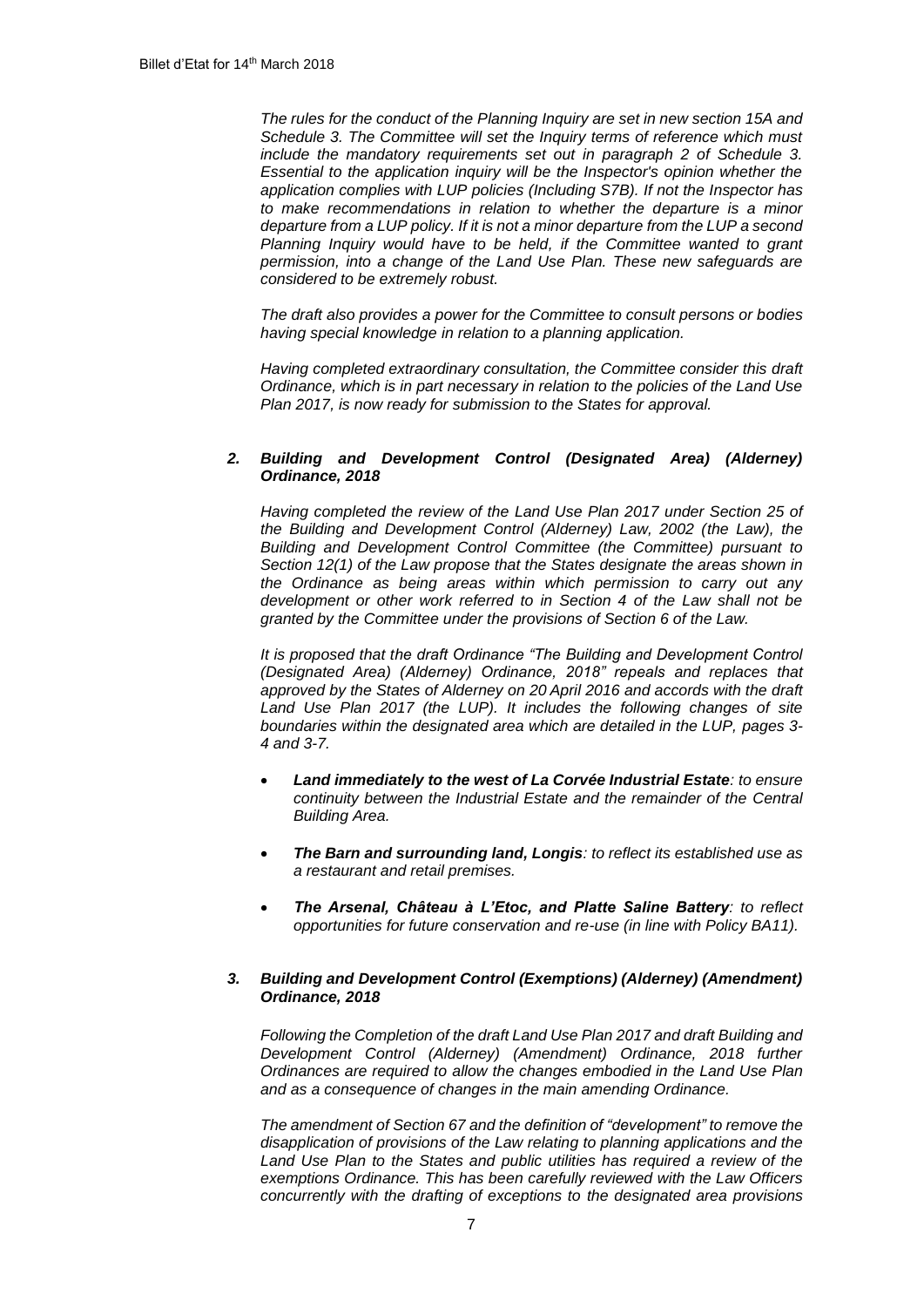*(Schedule 1 of the main amending Ordinance) to make sure that there are no inconsistencies. The policy intention of the new CATEGORY 5 relating to development by the States and public utilities of the revised Ordinance is that new infrastructure projects and significant enhancements will require a planning application to be made and decided against the new LUP policies, but day to day maintenance and repair work of essential utilities will be able to proceed without unnecessary delay.*

*The revised Ordinance makes some adjustments to the other categories in order to align the exemptions Ordinance with the new Land Use policies including the removal of certain exemptions.* 

*The existing Ordinance was last approved in 2007 based on Guernsey exemptions. Following the completion of the Planning Inquiry in September 2017, it has been adapted for Alderney requirements in detail by the former Planning Officer, James Lancaster of AEL Ltd and Aaron Bray representing States works. It was published on 17 January 2018 on the States website for consultation and no comments have been received* 

*The Committee considers the exemptions Ordinance which is required as a result of the amendments to the Law and by the Land Use Plan is ready for submission to the States for approval.*

*I would be grateful if you would place these matters before the March meeting of the States of Alderney with an appropriate proposition.*

*Matt Birmingham, Chairman"*

**The States of Alderney is asked, only if proposition 1 on Item IV is approved –**

- **1. To approve:**
	- **i. "The Building and Development Control (Alderney) (Amendment) Ordinance, 2018";**
	- **ii. "The Building and Development Control (Designated Area) (Alderney) Ordinance, 2018"; and**
	- **iii. "The Building and Development Control (Exemptions) (Alderney) (Amendment) Ordinance, 2018".**
- **2. And only if proposition 1 on this item is defeated, to direct the Building and Development Control Committee to return to the States of Alderney as soon as possible with advice on the implication of that decision of the States of Alderney for the proposed amendments to the legislation and the review of the Land Use Plan, taking into account any relevant requirements under the Building and Development Control Law, 2002.**

#### **Item VI Rules of Procedure States of Alderney: Amendments**

**The following letter was received from Mr Dent, Chairman of the Policy & Finance Committee:-**

*"At the January meeting of the Policy and Finance Committee it was agreed to recommend to the States a revision to the Rules of Procedure so as to ensure that any recommendation it makes to the States for a potential project to be regarded as*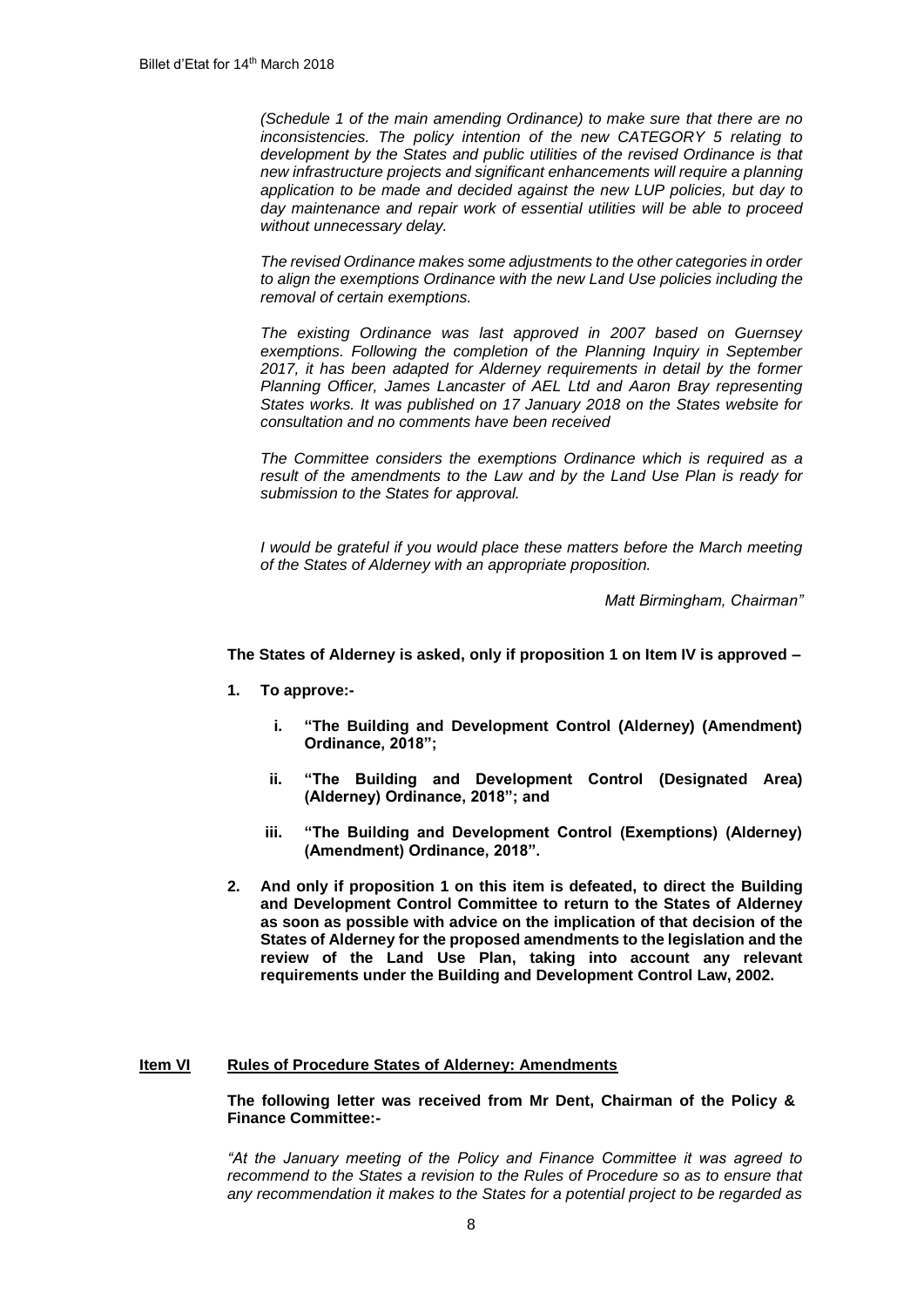being of strategic importance, would have to be published, along with any relevant *supporting evidence for at least 28 days before the matter was debated by the States.*

*The proposed revision to the Rules of Procedures is as follows:-*

- *Amend Rule 4 (a) (i) of States of Alderney Rules of Procedure (made under the Government of Alderney Law, 2004) after the first reference to "the President" insert 'except for a letter to which 4A applies';*
- *Immediately before Rule 5 insert the following new rule 4A:-*
	- *"Other matters for inclusion in the Billet and related President's power to defer 4A. (1) This Rule applies to a letter to the President signed by the Chairman of the Policy and Finance Committee which refers to a resolution of the Policy and Finance Committee, approved by a quorate meeting of that Committee (whether unanimously or by a majority), to recommend to the States that they resolve that development or other work is of strategic importance under paragraph 13(1) of Schedule 1 to the Building and Development Control (Alderney) Law, 2002.*
		- *(2) The President shall publish –*
			- *(a) a letter to which this Rule applies; and*
			- *(b) any other matter required to be laid before the States, under section 12A(3)(a) of the Building and Development Control (Alderney) Law 2002,*

*as soon as reasonably practicable after he has received all such matters from the Policy and Finance Committee and in such manner as the President considers appropriate to bring them to the attention of Members of the States and the public.*

- *(3) A letter to which this Rules applies and any other matter required to be laid before the States, under section 12A(3)(a) of the Building and Development Control (Alderney) Law, 2002 shall, subject to paragraph (4), be included in a Billet d'Etat for the first meeting of the States occurring after –*
	- *(a) the letter and other matters referred to in paragraph (2) have been published by the President for a period of 28 days in accordance with this Rule; and*
	- *(b) the Policy and Finance Committee has published the evidence and other documents required to be published in accordance with section 12A(3)(b) of the Building and Development Control (Alderney) Law, 2002, for the period of 28 days required by that section.*
- *(4) The President may, if he gives notification to the Chairman of the Policy and Finance Committee of the reason before the Billet d'Etat is prepared, defer inclusion of a letter to which this Rule applies until the Billet d'Etat convening the second meeting of*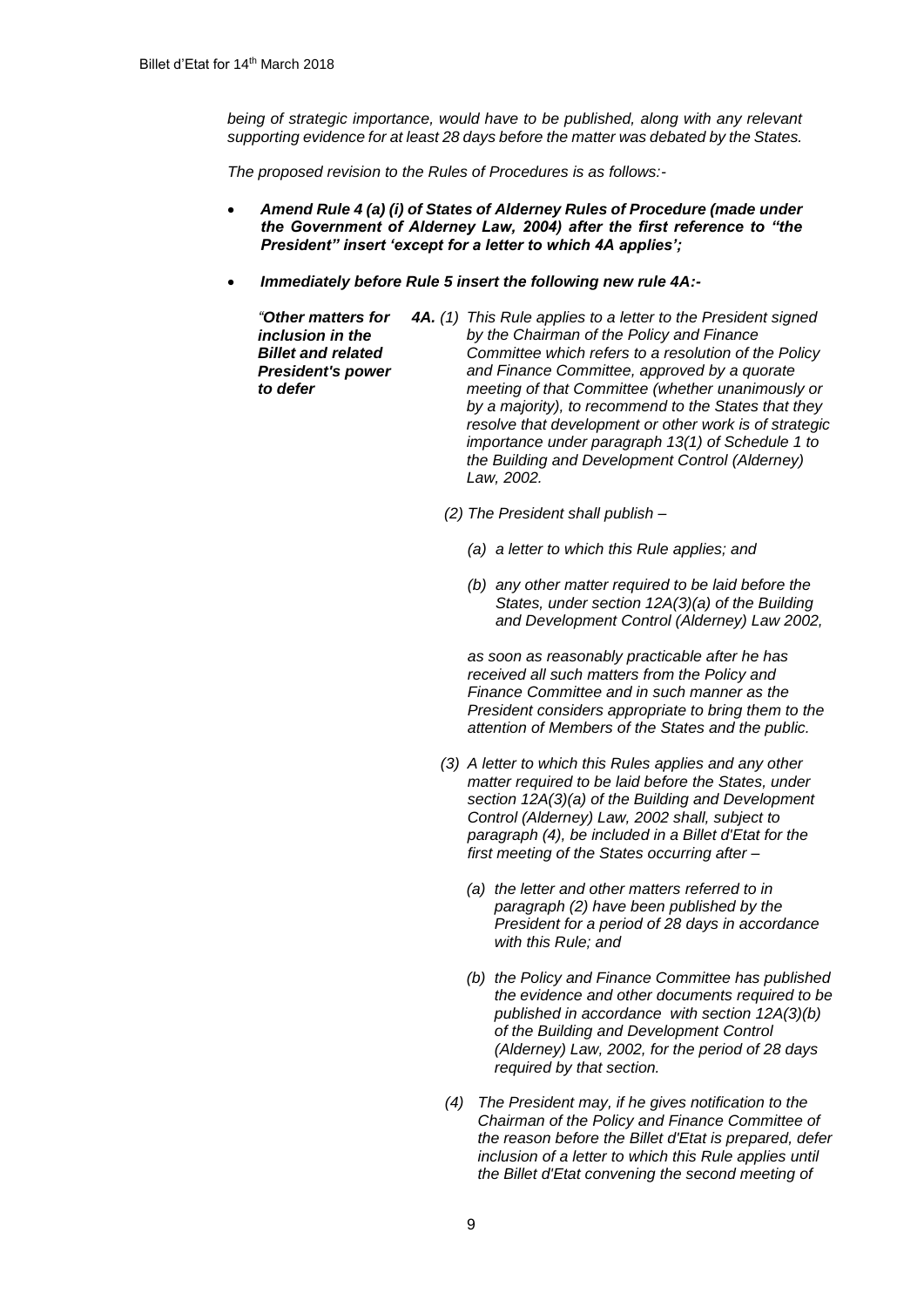*the States occurring after the requirements of paragraph (3) are met.*

- *(5) The period of 28 days referred to in paragraph (3)(a) shall start from the date of publication under paragraph (2) and shall not include the day of the meeting of the States.*
- *(6) In this Rule "development" and "other work" shall be construed in accordance with the Building and Development Control (Alderney) Law, 2002."*
- **In the definition of "President" in Rule 25, after "4," insert "4A."**

*I would be grateful if you would place this matter before the next meeting of the States of Alderney with an appropriate proposition.*

*James Dent, Chairman"*

**The States of Alderney is asked, only if proposition 1 on Item IV and proposition 1 on Item V are approved, to approve in exercise of their powers to prescribe rules of procedure applicable to meetings of the States under section 45(1) of the Government of Alderney Law, 2004, that the following amendments are made to the States of Alderney Rules of Procedure, as amended:-**

- **(a) in Rule 3 (3 day-Billet) after "any matter" insert "(except for a letter to which Rule 4A applies)";**
- **(b) in Rule 4(a)(i) (Matters for inclusion in the Billet), after the first reference to "the President" insert ", except for a letter to which Rule 4A applies,";**
- **(c) immediately before Rule 5 (Billet to Bailiff) insert the new rule 4A as set out in this item above;**
- **(d) in the definition of "President" in Rule 25, after "4" insert "4A".**

## **Item VII Land Use Plan 2017 – Formal Approval**

**The following letter was received from Mr Birmingham, Chairman of the Building & Development Control Committee:-**

*"With reference to Items IV, V and VI, and subject to the approval of these items, I would then like to ask the Members to give their formal approval for the 2017 Land Use Plan in its entirety.*

*Matt Birmingham, Chairman"*

**The States of Alderney is asked, only if proposition 1 on Item IV, proposition 1 on Item V and the proposition on Item VI are approved -**

**1. To approve, under section 30 of the Building and Development Control (Alderney) Law, 2002, (the Law), the Land Use Plan 2017 prepared under Part IV of the Law in replacement of the Land Use Plan approved by the States of Alderney on the 20th July 2016.**